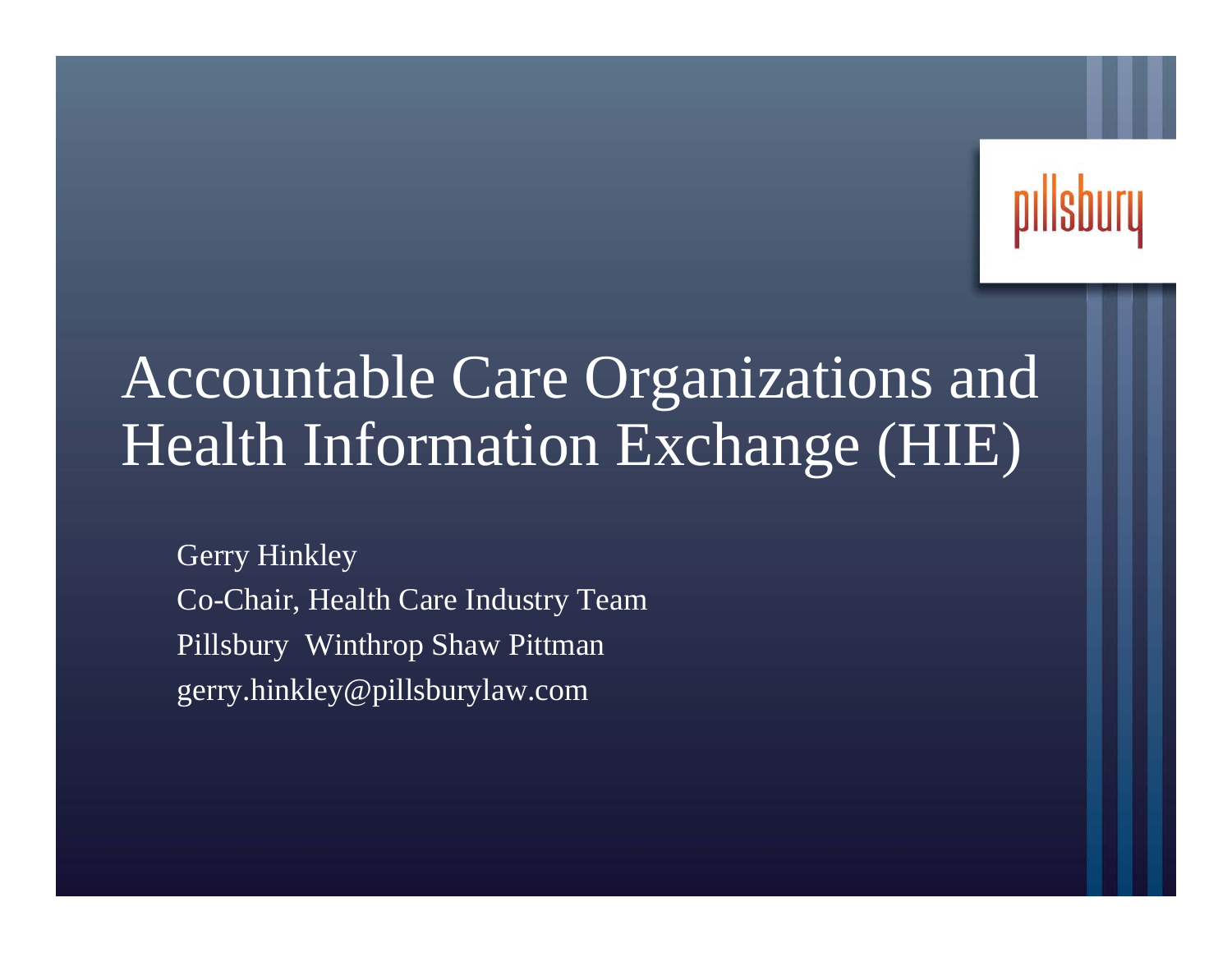# ACOs and HIE

#### ■ What do ACOs need in terms of HIT? – share data, use data

- $\Box$ electronic health records
- àdata management
- àpersonal health records
- $\Box$ health information exchange

#### ■ HIE organizations can be an essential component of ACO functionality

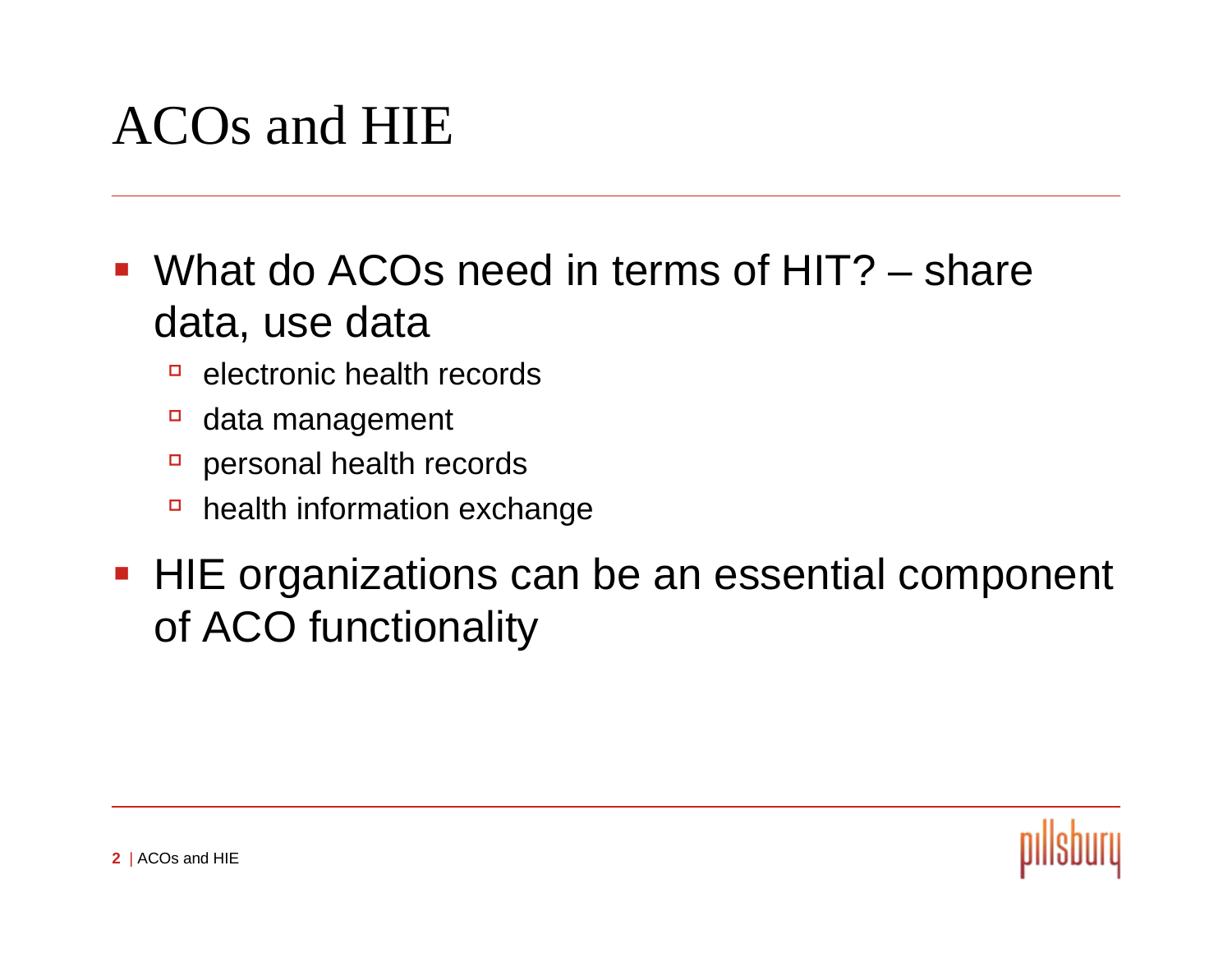## How HIEs Enable ACOs

- **According to PwC survey: HIE participation is a preface** to ACO participation\*
- $\mathcal{L}_{\mathcal{A}}$  More than 50% of the NCQA ACO Measurers are also meaningful use measures
- $\mathcal{L}_{\mathcal{A}}$  HIE Functionality
	- àConnectivity of disparate clinical systems
	- àInteroperability of clinical information
	- àPatient-centeredness
	- **\* Designing the Health IT Backbone for ACOs, Pricewaterhouse Coopers, 2010**

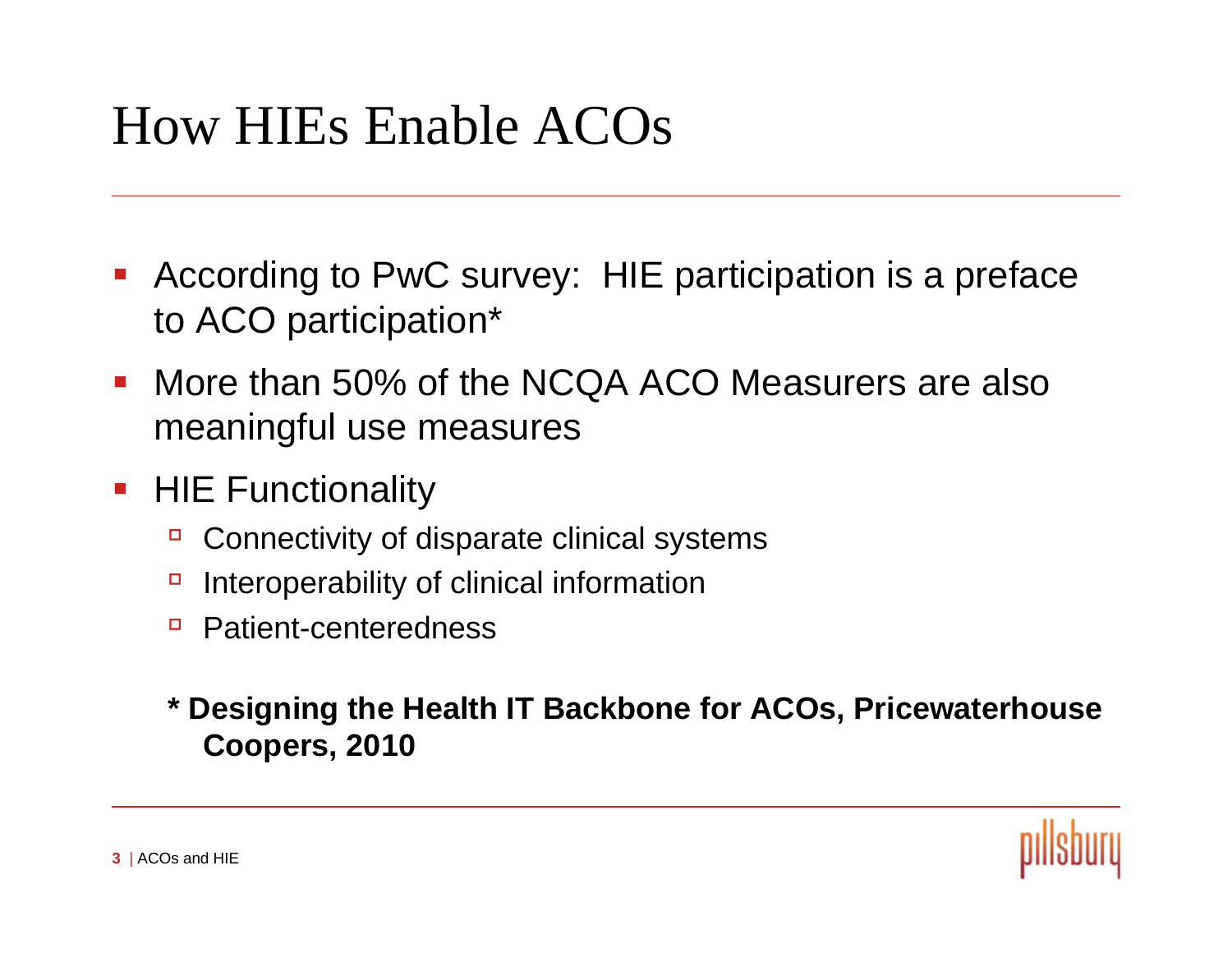# HIEs and Medicare Shared Savings Program

- **Proposed Measures for Establishing** Performance – 5 Domains
	- àPatient/Caregiver Experience – 7 metrics
	- □ Care Coordination 15 metrics
	- àPatient Safety – 2 metrics and 17 submetrics
	- □ Preventative Health 8 metrics
	- □ At-Risk Populations 30 metrics

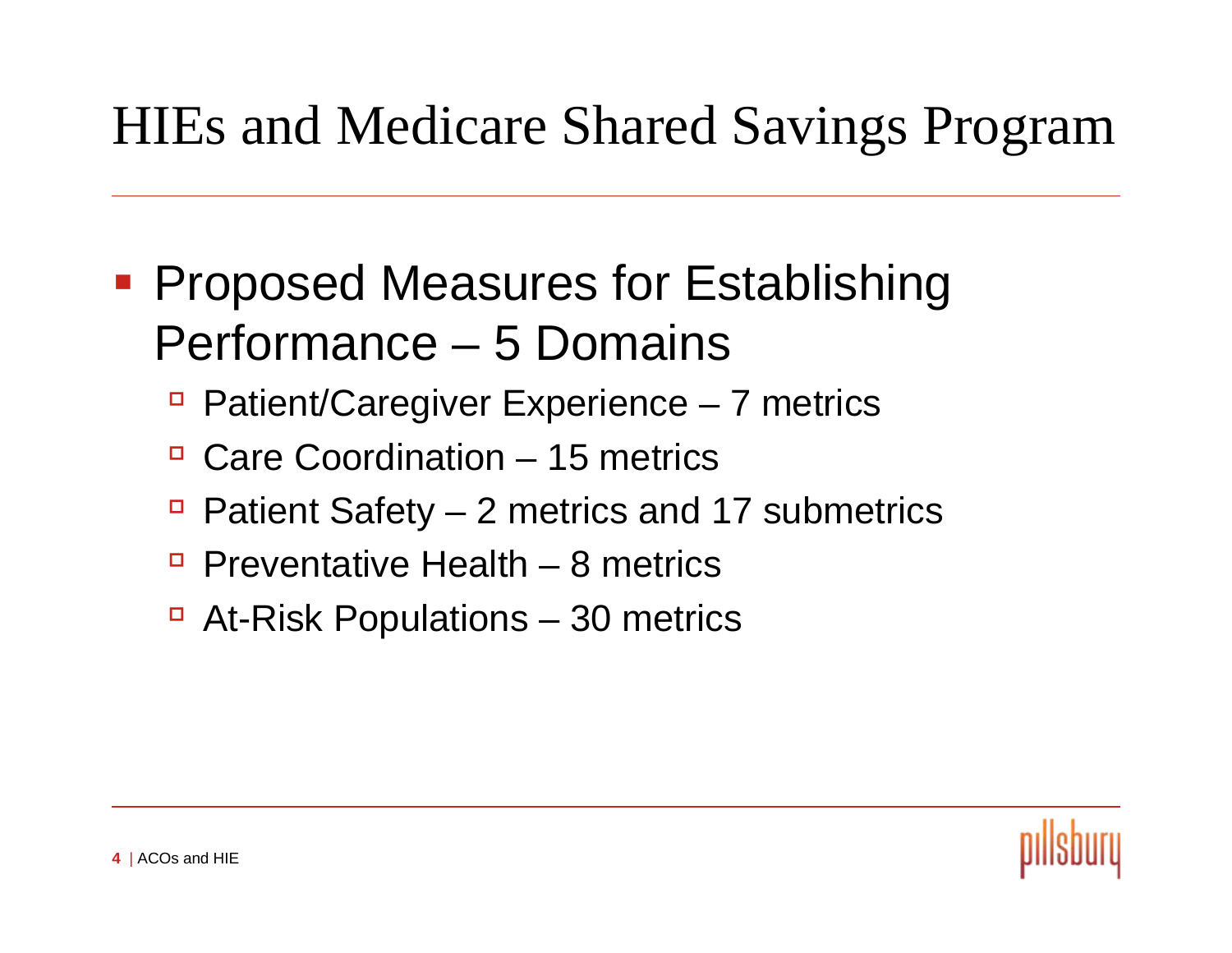#### HIEs and Patient-Centered Care

- **Providers use HIEs to connect with other** providers
- **HIEs can assure validity and completeness of** patient data
- **ACOs will** 
	- àcommunicate with providers via HIE
	- àuse HIE to manage patient identifies
	- àprovide patient locating services
	- àestablish registries
	- àuse HIE as a gateway to other networks

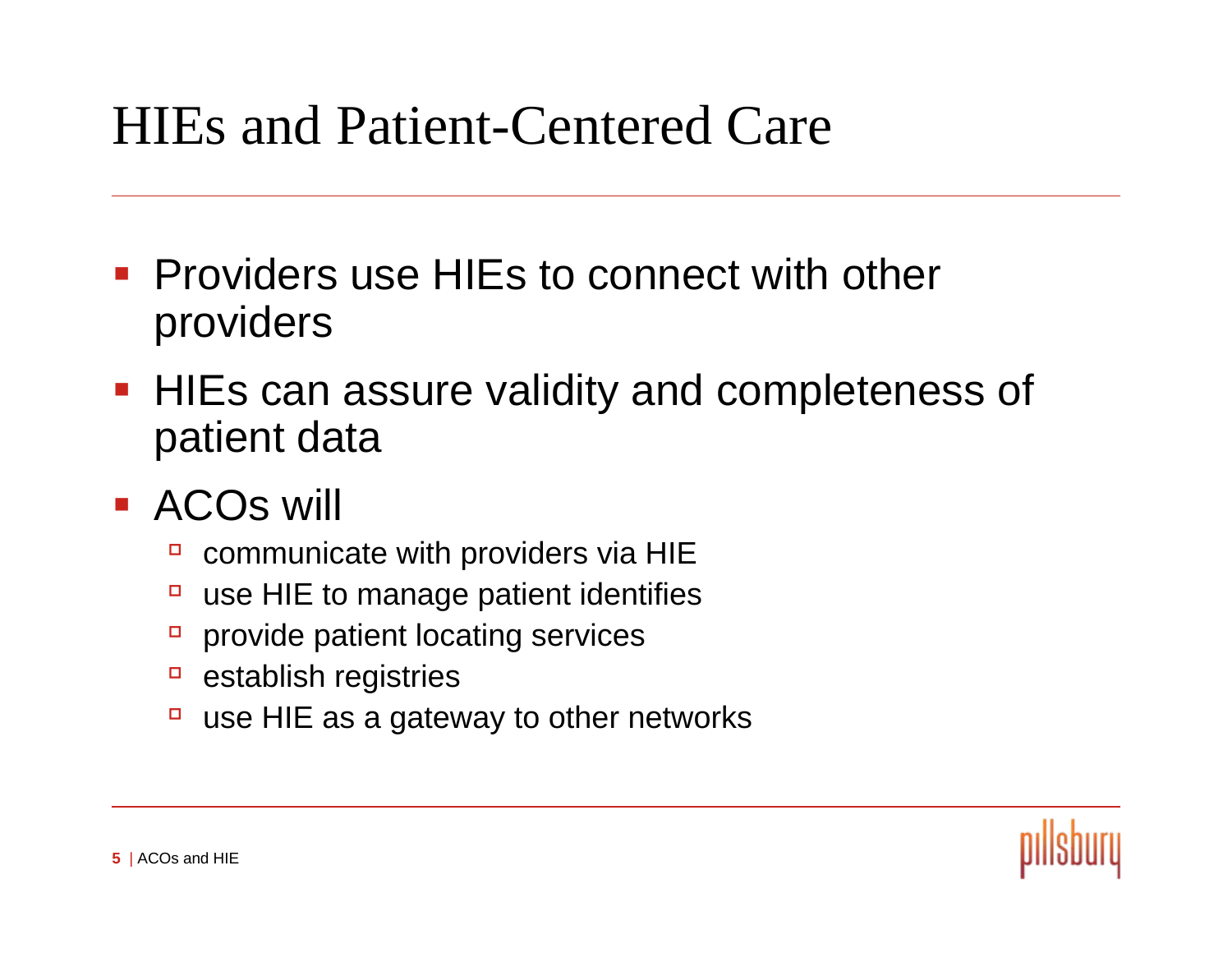## HIEs and PHRs

- $\mathcal{L}_{\mathcal{A}}$ Communication between providers and patients
- $\overline{\mathcal{A}}$ Communication between ACO and patients
- $\mathcal{L}_{\mathcal{A}}$ Appointment scheduling
- p. Drug regime compliance
- $\overline{\phantom{a}}$ Patient alerts
- $\mathcal{L}_{\mathcal{A}}$ Patient education
- $\mathcal{L}_{\mathcal{A}}$ Health promotion
- $\mathcal{L}_{\mathcal{A}}$ Enables shared decision-making

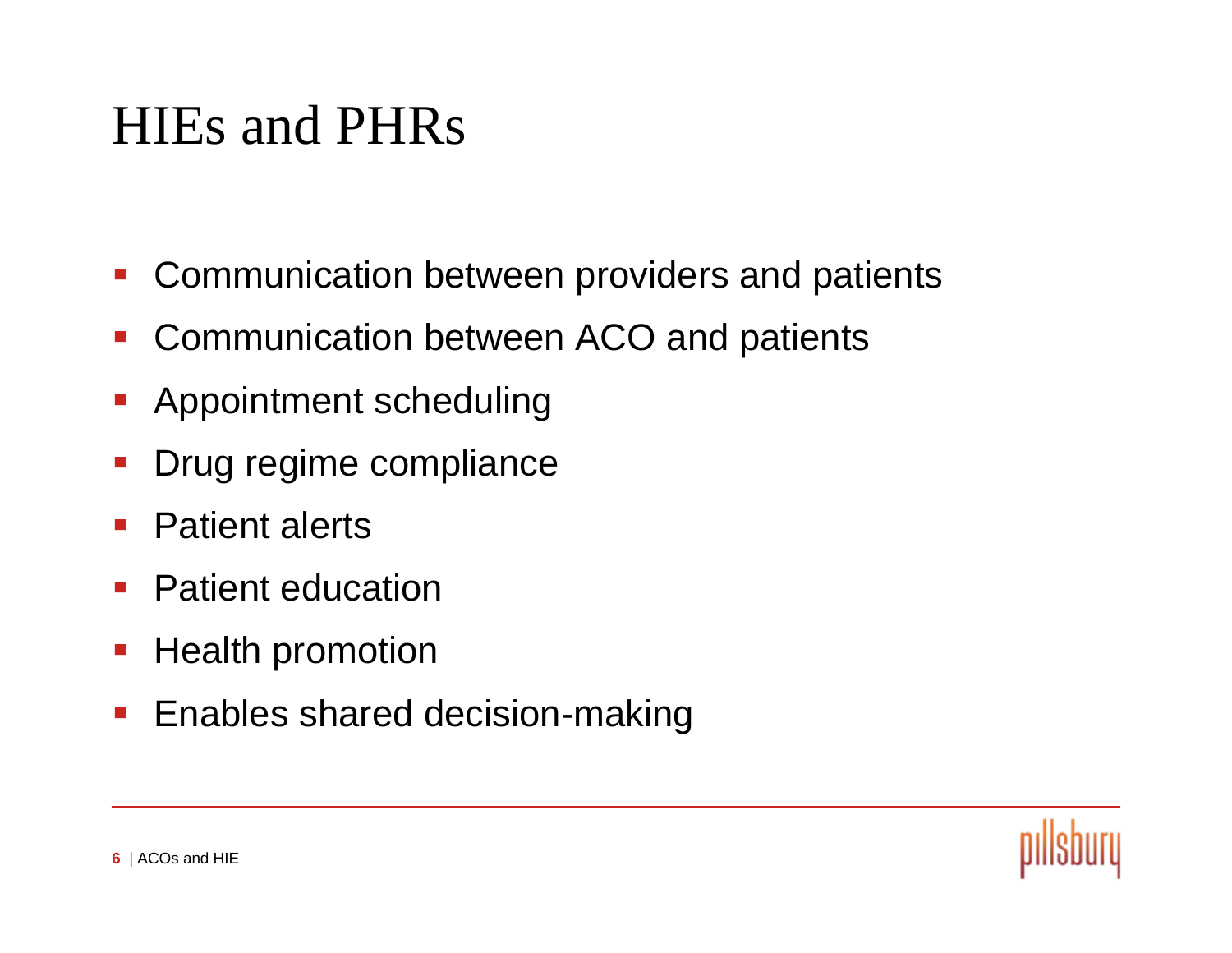# HIEs and At-Risk Populations

- Identify groups of chronic diagnoses
- Manage immunizations
- Manage periodic screenings
- **Monitor patient data** 
	- □ weight gain
	- àtobacco usage
	- àdiabetic testing

#### **• Confirm necessary drug therapies applied**

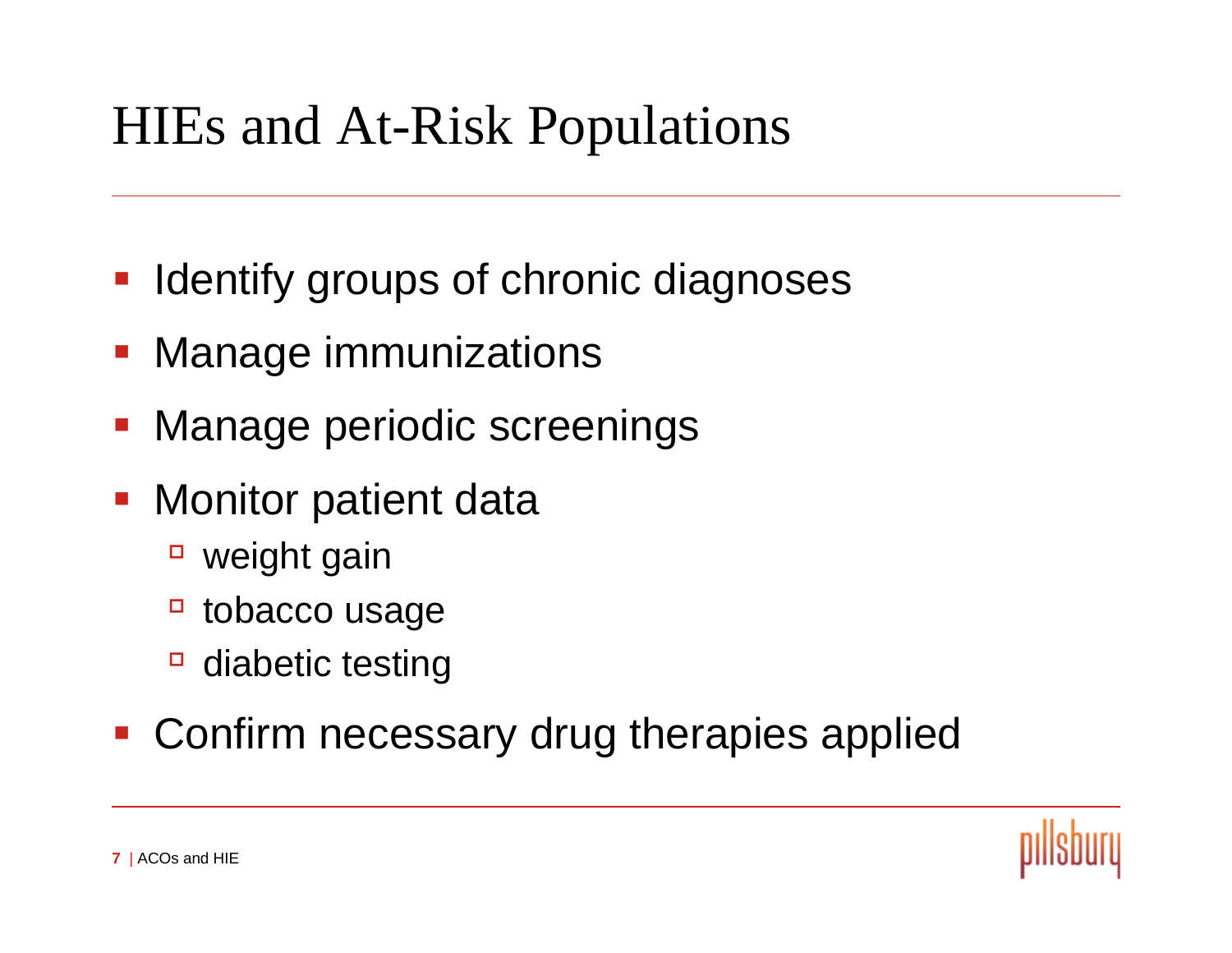# Regional HIEs

- $\mathcal{L}_{\mathcal{A}}$  Open HIE Organizations (e.g., Regional Health Information Organizations)
	- à Focused on
		- **a** geography
		- **•** a patient population
		- **a** disease state
	- à Multi-provider Regional HIE Organizations by their nature
		- **different technologies**
		- different standards for data sharing, credentialing, consent
		- politics of data e.g. secondary uses

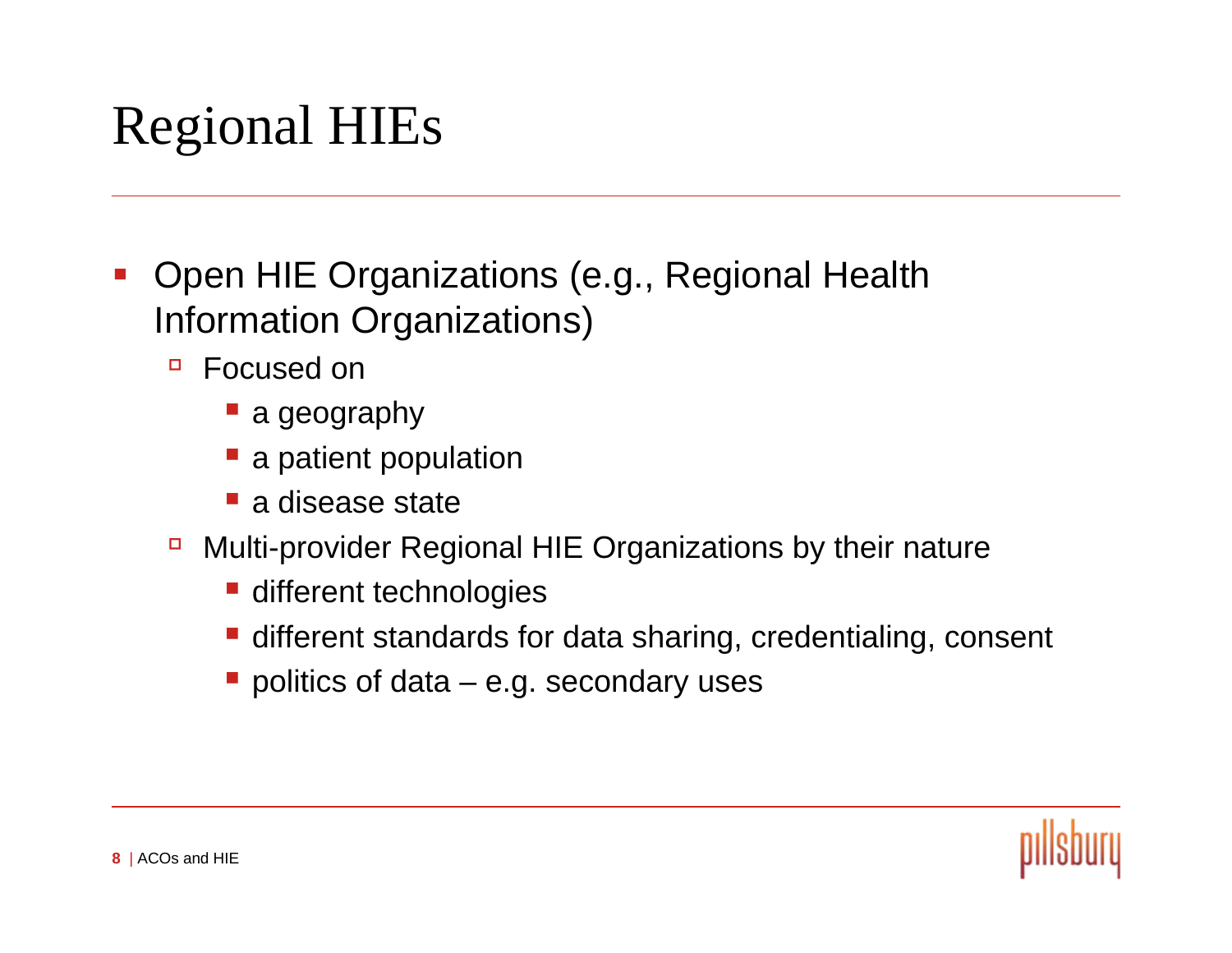## Private HIEs

#### $\mathcal{L}_{\mathcal{A}}$ Private HIE Organizations

- àAmong a system of providers
- àInteroperability is embedded
- àEnables exclusivity
- à ACOs will gravitate to private systems for
	- **E** efficiencies
	- **Peroprietary systems of care**
	- **differentiation of services**
- àShared EHR model simplifies implementation and operations
- à According to PwC survey, currently operating ACOs all rely on private HIE Organizations

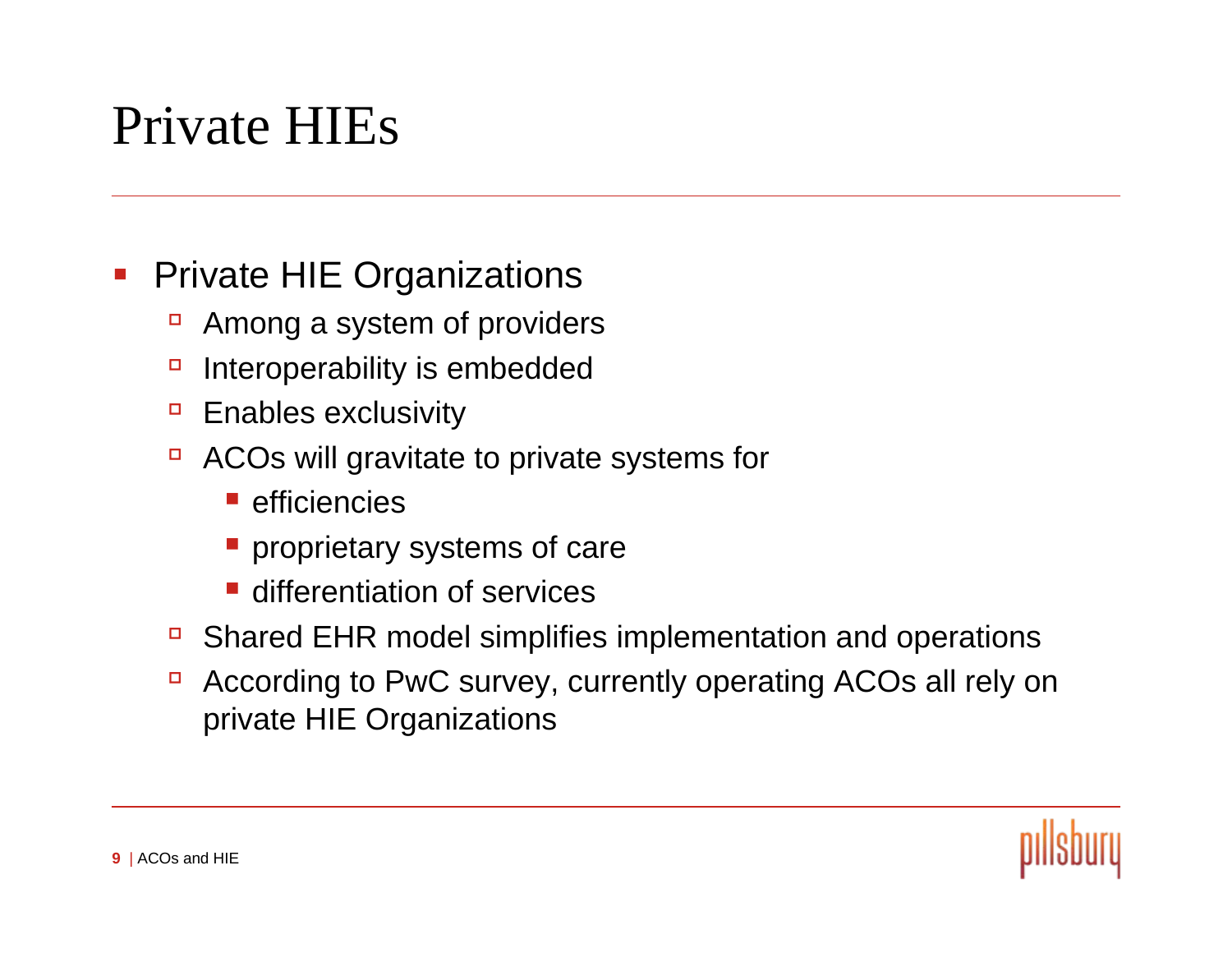# Sustainability of HIEs

#### Will HIEs be there when ACOs need them?

- à Most HIE Organizations are funded with governmental grants
	- **State programs (e.g., New York, Rhode Island)**
	- **Federal Cooperative Agreement Program About \$580 million** for states to figure it out
- àSustainability has always been the elephant in the room
- $\Box$  Will ACO organizers step up to the plate and fund the infrastructure and operations of HIE Organizations to enable their ACOs to thrive?
- à■ Will ACOs turn inward and focus on Private HIE?
- àHIEs need to incorporate ACO support in their business plans now